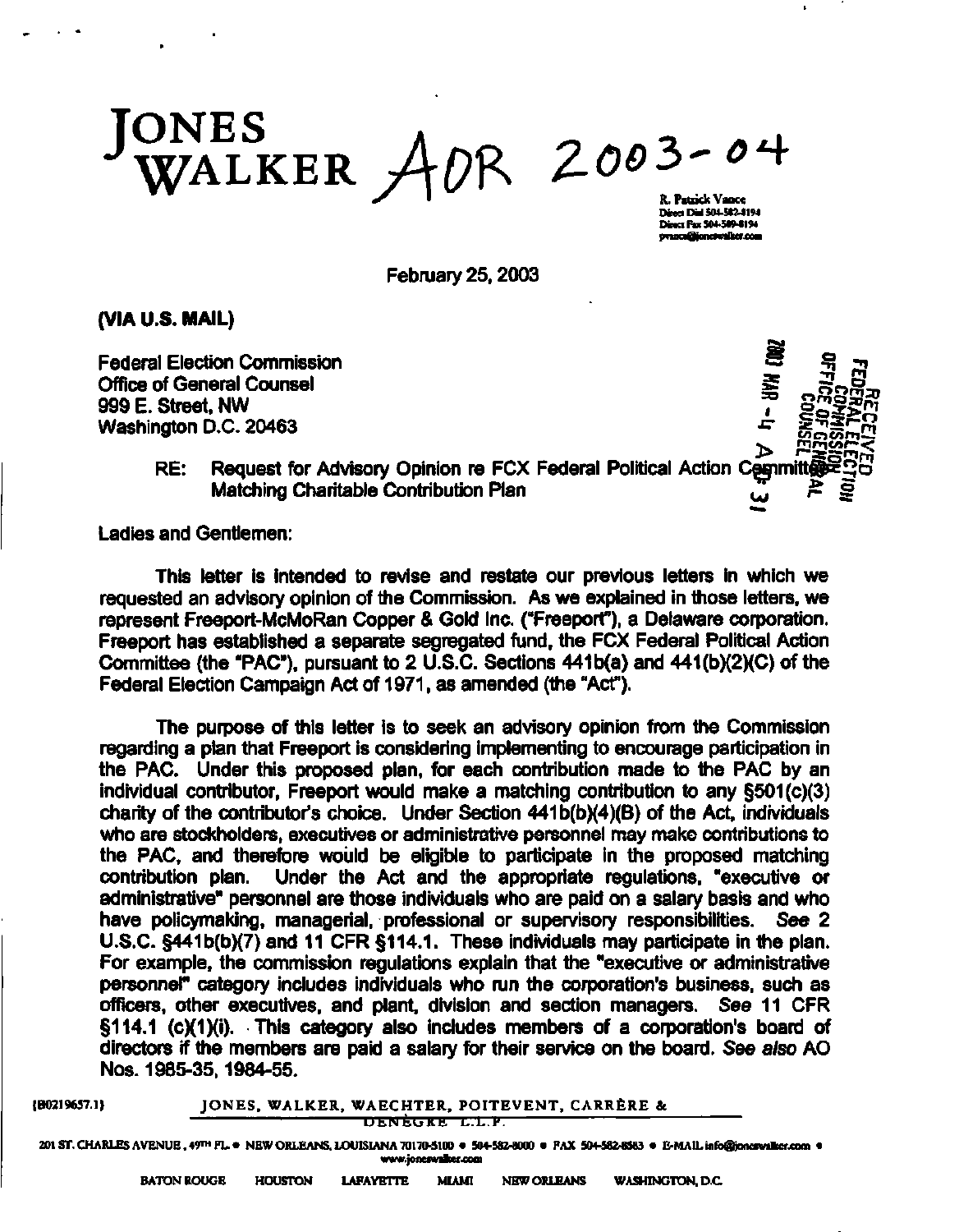**Office of General Counsel Federal Election Commission February 25,2003 Page 2** 

**A corporation may solicit not only its executive or administrative personnel, but also those of its subsidiaries, branches, divisions, and affiliates and their families. 11 CFR § 114.5 (g)(1)- Under Freeport's proposed plan, solicitations would be made both to eligible individuals at Freeport and its subsidiary, FM Services Company (FMS). See 11 CFR §§ 114.5 and 100.5 (g)(2).<sup>1</sup> Correspondingly, eligible individuals at these two organizations would participate in the matching charitable contribution plan.** 

**Under the proposed plan, individual contributors would not receive any tax benefits from the matching donations made on their behalf. The matching contribution plan would be completely voluntary, and individual contributors would not receive any bonuses, expense accounts or other forms of direct or indirect compensation as a result of their participation in the plan. See 11 CFR §114.5(b)(1).** 

**Additionally, Freeport proposes to match each contribution made by the individual contributor, dollar for dollar, up to the maximum amount an individual can contribute to a PAC under § 441a(2)(C) of the Act. Thus, if an individual contributes to the PAC in a given calendar year, Freeport will make a contribution of an equal amount to the 501 (c)(3) charity of the individual's choice. It is our understanding these matching contributions qualify as permissible solicitation expenses related to the PAC under §441b(b)(2)(7). See AO 1986-44.** 

**We are aware that as a result of Congress adopting the Bipartisan Campaign Reform Act of 2001, there has been increasing discussion arid concern about politically active 501(c)(3) organizations. Freeport has no interest in facilitating contributions to politically active 501(c)(3) organizations under the proposed plan. If the FEC adopts regulations in the future regarding corporate contributions to such 501(c)(3) organizations, Freeport will, of course, conform its plan to those regulations. If, alternatively, the Commission provides guidance to Freeport in its advisory opinion about contributions to such tax exempt organizations, Freeport will also conform its plan accordingly.** 

**The Commission has issued a number of advisory opinions approving plans very similar to the one that Freeport seeks to implement. See AO Nos. 1986-44, 1987-18, 1988-48, 1989-7, 1989-9 and 1990-6, 1994-7. Like the plans discussed in those** 

**<sup>1</sup> Effective October 1, 2002, FMS is now a wholly owned subsidiary of Freeport. While our discussion in our previous letters of the "affiliated" relationship between FMS and Freeport was important when FMS was not a subsidiary, this is no longer the case. This is because Sections 114.5 and 100.5 provide an "automatic" affiliation for subsidiaries. See 11 CFR 114.5(g)(1) and 100.5. See also AO 2000-28. In addition, §114.5 specifically permits a corporation to make soliciations to eligible employees of its subsidiaries.**